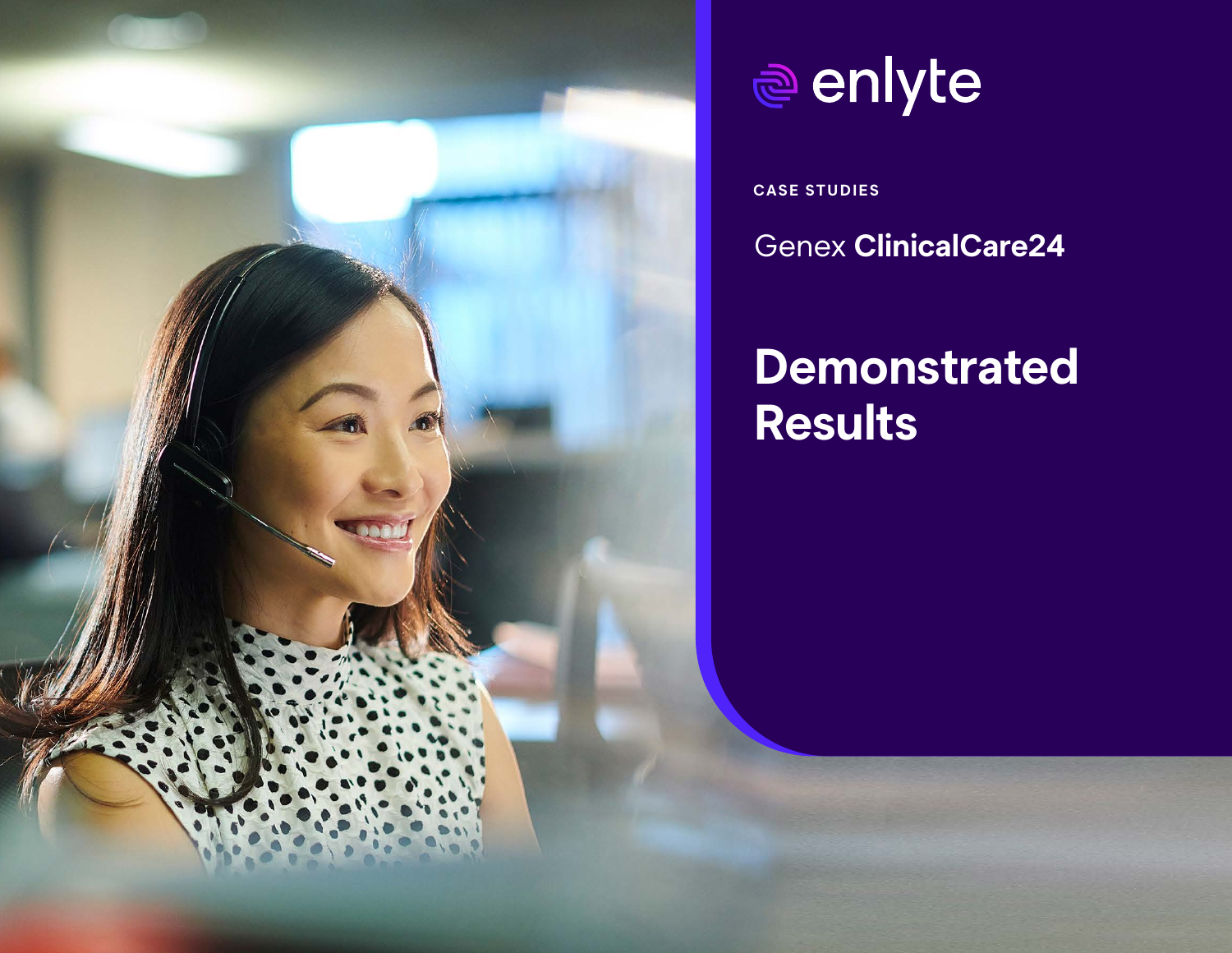### **We Hear Countless Success Stories Every Day, So We Thought We'd Share**

When an on-the-job injury occurs, the initial response can be critical in aiding an employee in making the right decisions about what type of care they need. Employees need to trust that their employer will support them with the resources needed to make the best choices. Genex ClinicalCare24 arms the employee and the employer with a resource that can assess the situation and help determine the appropriate course of action. Whether it be self-care or an urgent care, having a Registered Nurse (RN) who is armed with clinical knowledge specific to workplace injuries available 24 hours a day, seven days a week to assist with triage can make all the difference when something unexpected occurs.



Read on to learn about how ClinicalCare24 has benefited our clients.

#### **ClinicalCare24 Employee Ratings**



Exceeded **Expectations**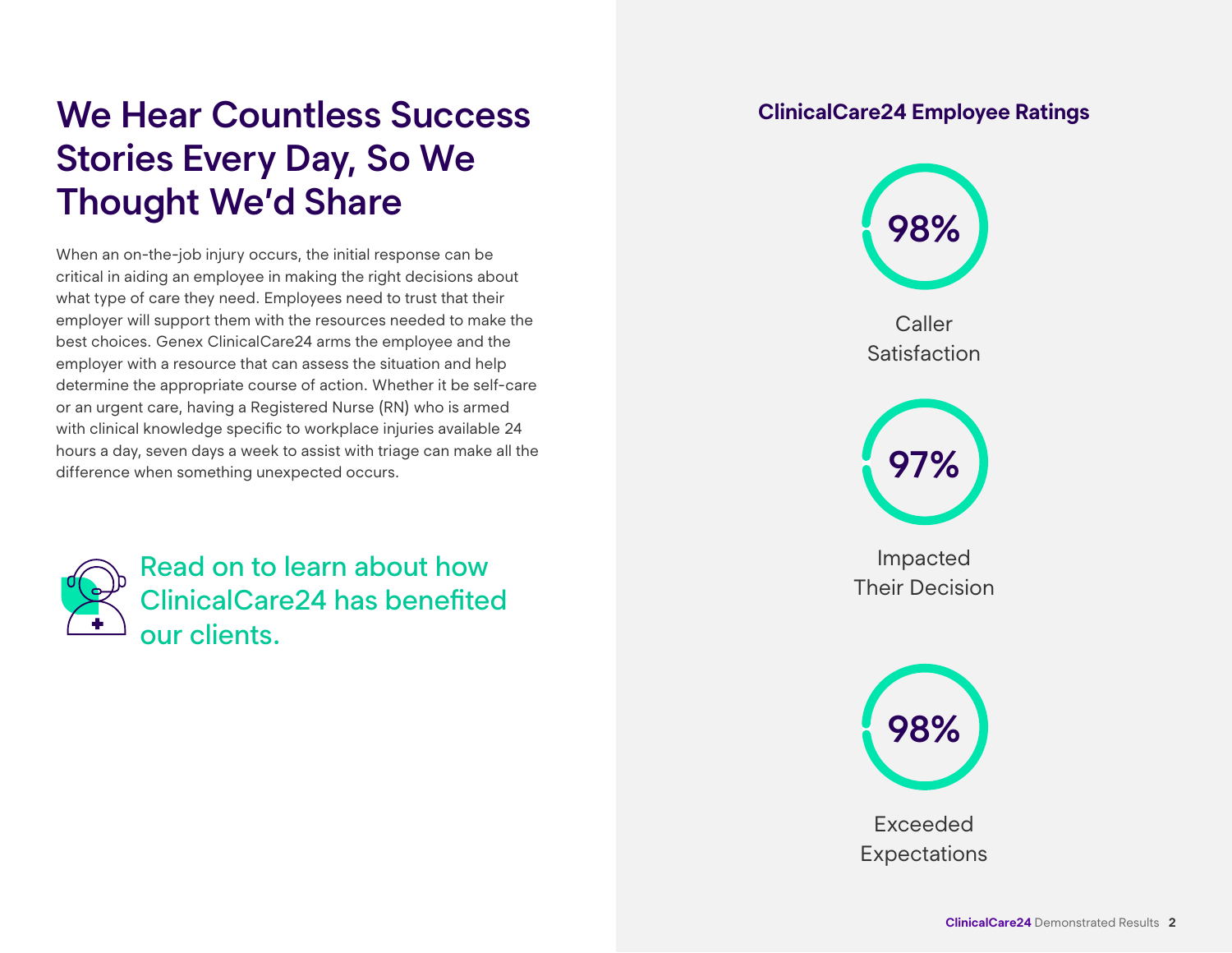### **National Electronics Distribution Center**

A leading provider of technology products, services and solutions with multiple distribution locations across the country wanted to reduce their OHSA recordable injuries, overall claim volume, and implement a safer work environment. Without a knowledgeable clinical resource onsite to assist with injury triage, the employer's level of injury and illness appeared higher due to unnecessarily escalated work-related injuries. With ClinicalCare24 the employer was able to make a nurse available by phone for all their distribution centers.

#### **Six Months Post-Implementation**



**Claim Volume 18%**

**Employees Chose Self Care 40%**

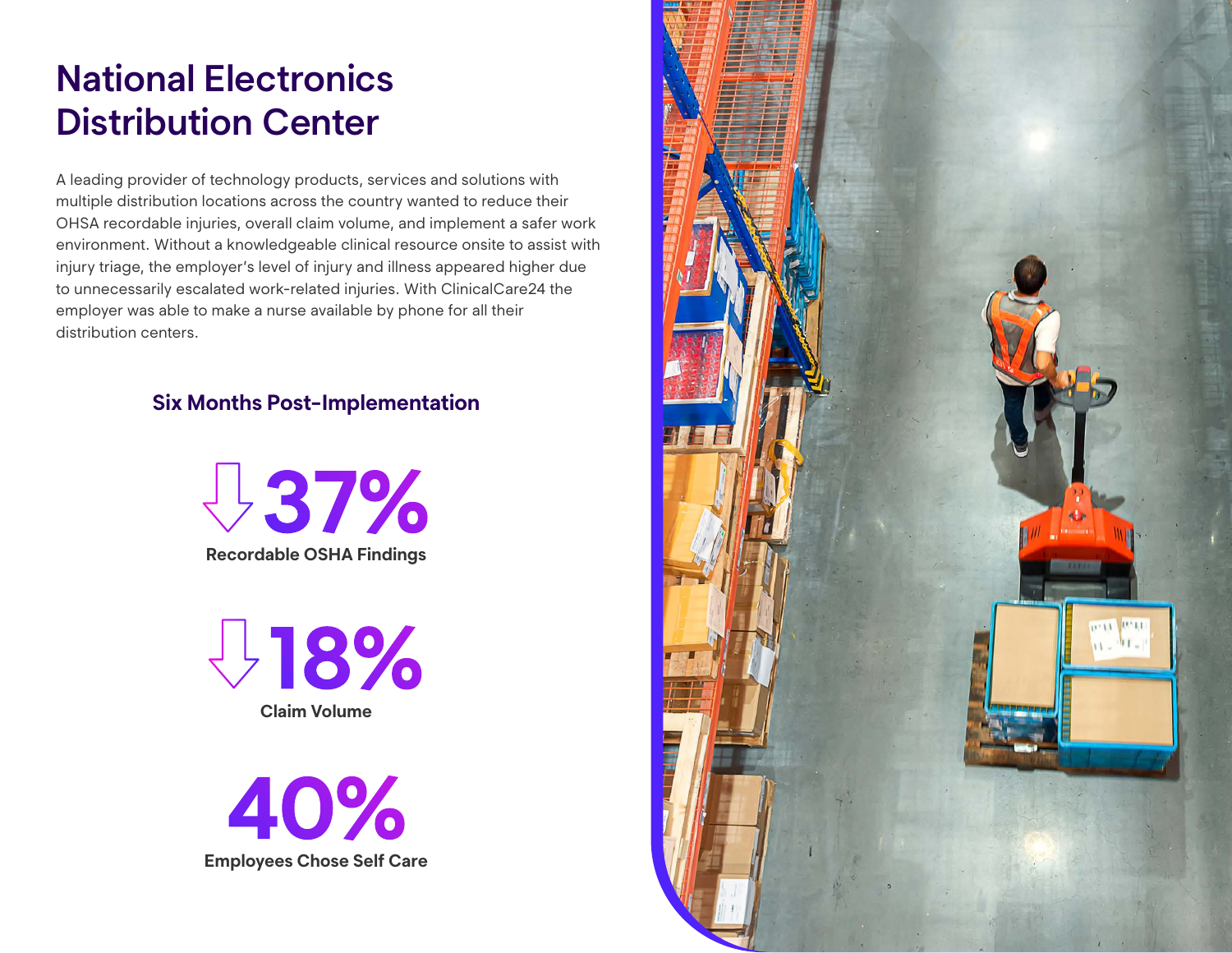### **National Restaurant Chain**

In 2009 a national restaurant chain with a desire to reduce their workers' compensation claim exposure contacted our company. The restaurant implemented Genex's ClinicalCare24 program to assist injured employees with making informed decisions in choosing the right level of care for their specific injury.

#### **Average Cost Per Claim**



Pre-Implementation **\$1,728** Post-Implementation

**\$1,117**

#### **Self Care**

**Employees Chose Self Care 30%**

Self Care Annual Savings

**\$89,360**

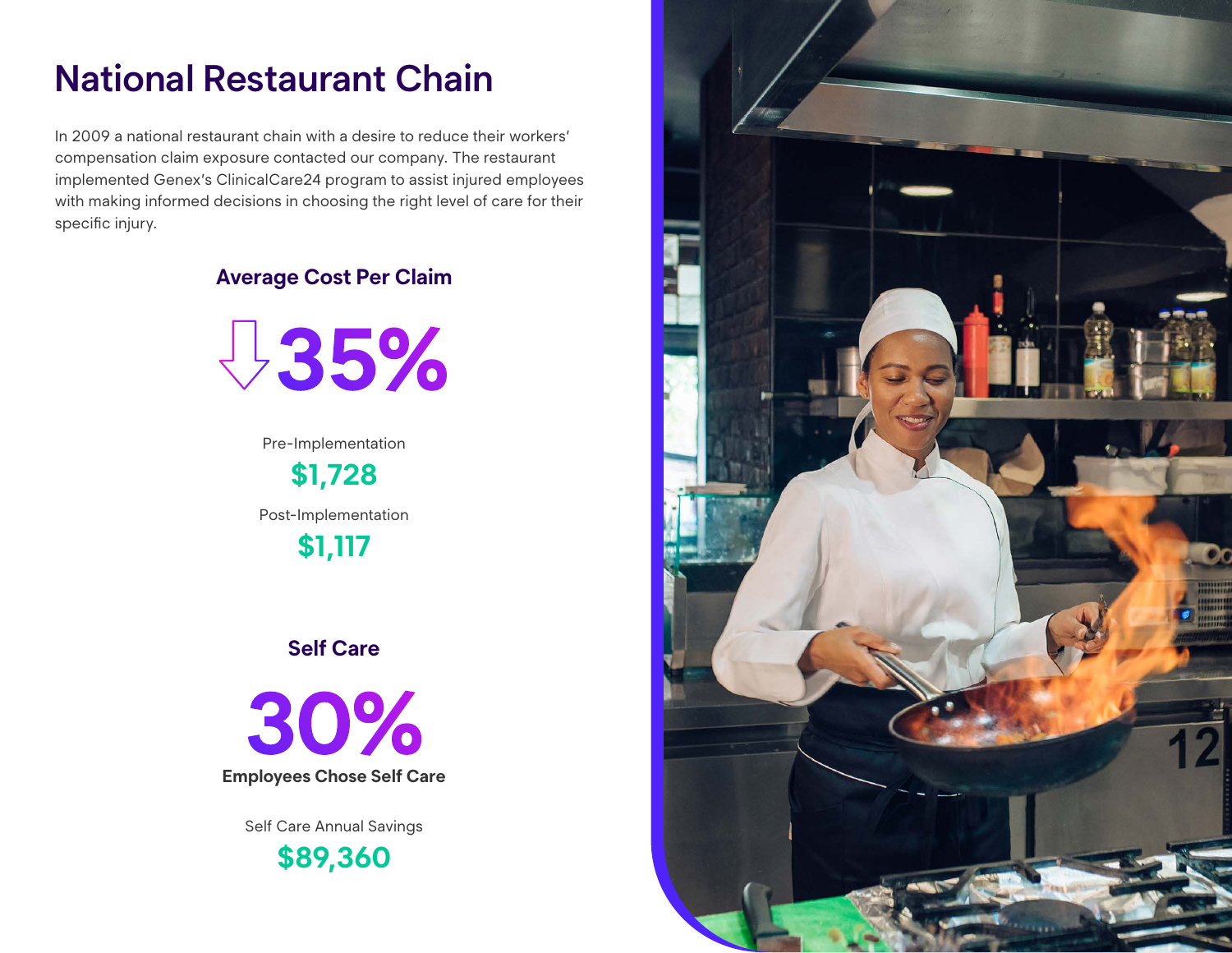### **Mid-Atlantic Energy Company**

One of the leading energy companies in the Mid-Atlantic region was looking to reduce their employees' medical-only and lost-time claims. They were seeking a solution that could get that number down. In 2009 they implemented ClinicalCare24 across five states to give their employees access to a nurse who could address their personal situation whether they were in the field or working in the plant.

#### **Claims**  Six Months Post-Implementation





**Medical Only**



Six Months Post-Implementation



**Medical Only**



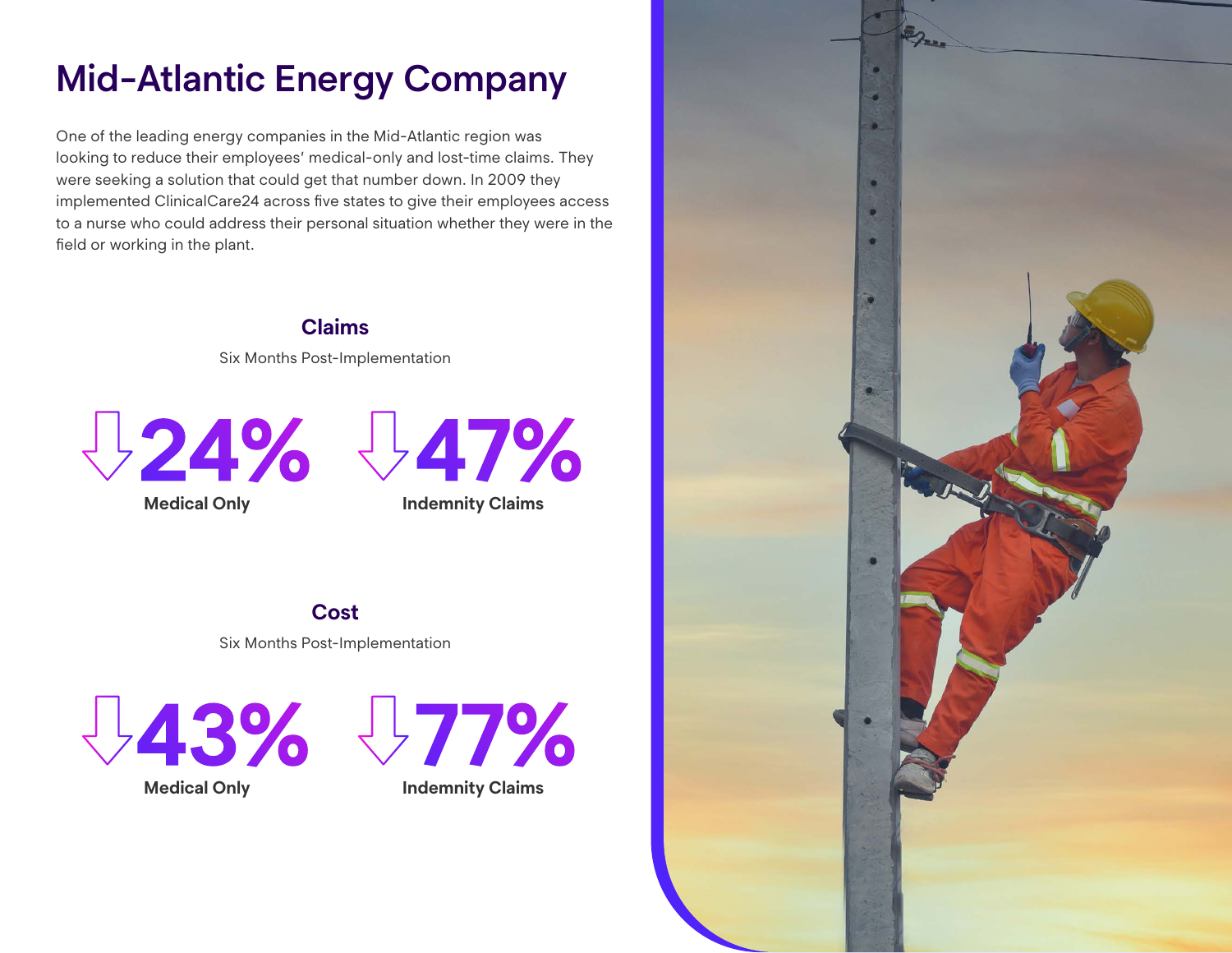### **National HR Outsourcing Firm**

Through the use of ClinicalCare24, a national HR outsourcing firm has been effective at keeping employees at work when medical attention is not necessary. When employees feel that self-care is sufficient they don't miss work time, they report higher levels of satisfaction, and productivity stays intact.

In addition to employee satisfaction and productivity gains, when medical services are not needed savings occur. These savings directly translate into administrative savings for our clients and keep their administrative expense at the lowest point possible.

#### **Cost Per Claim**



**Saved**

**\$1.2M Overall** 

**\$1509** Per Incident

> **ROI 19:1**

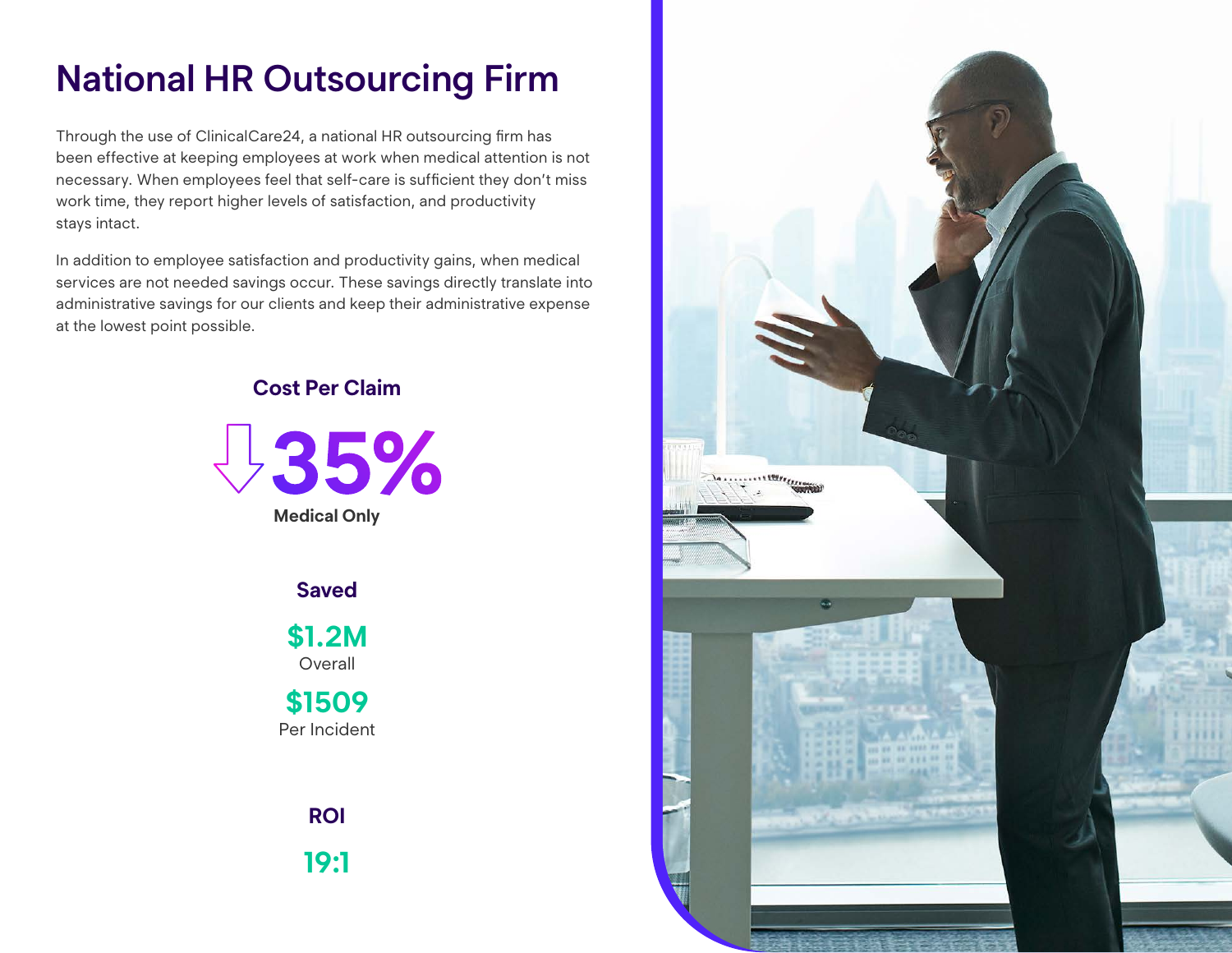### **ClinicalCare24 Is Right for Any Type of Business**

Whatever type of business you operate, ClinicalCare24 can assess your employees' injuries and help them receive appropriate treatment at the right time in the right setting so they can return to work faster. ClinicalCare24 nurses are available via a toll-free telephone number 24 hours a day, 365 days a year. Assistance is also available for non-English speaking callers through access to bilingual RNs and interpreters via a language line. Nurses have 10-15 years of clinical experience, and each has a minimum of three years of recent experience in an acute care setting.